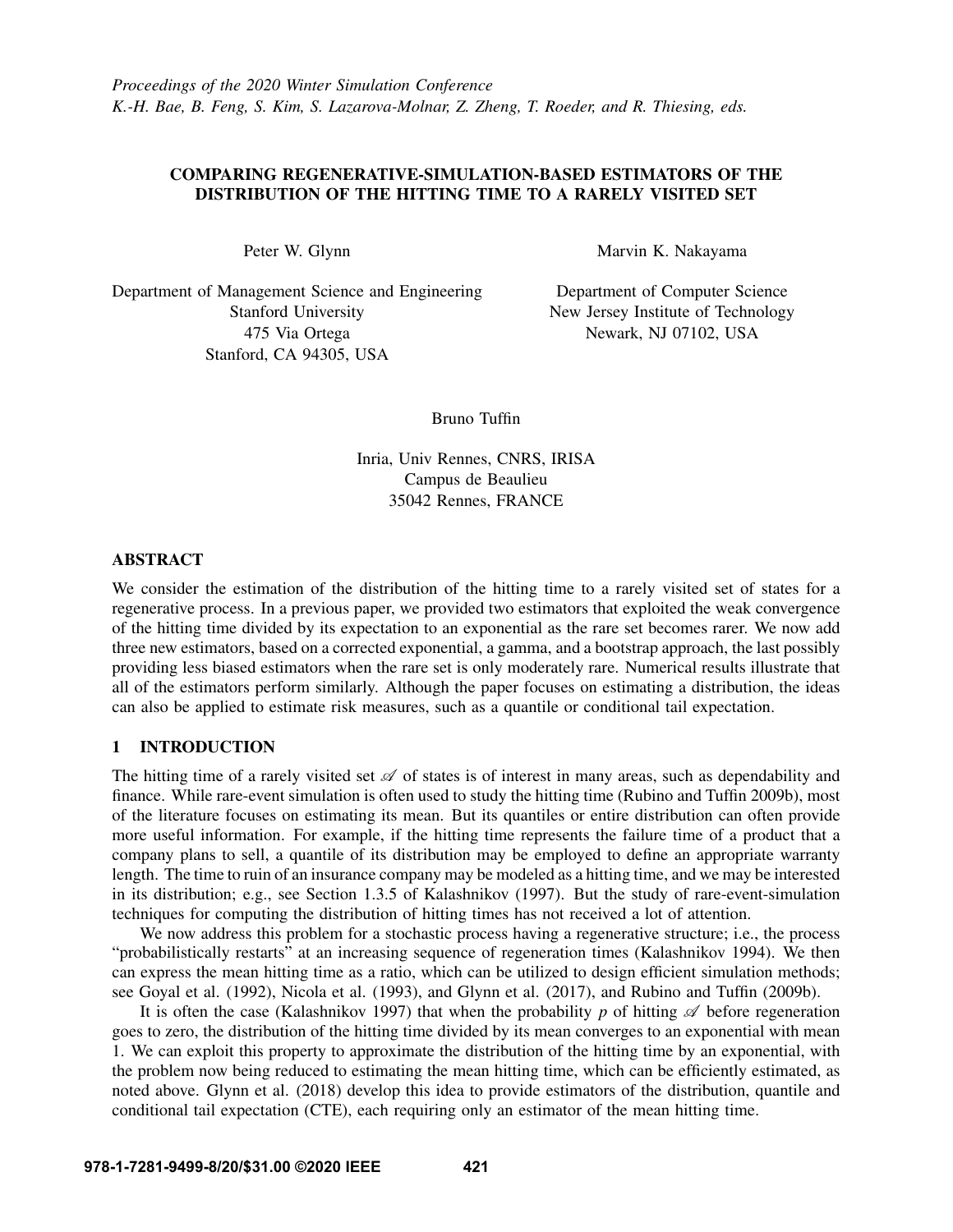[Glynn et al. \(2018\)](#page-11-6) further propose a second family of methods, resulting in so-called convolution estimators. This approach uses the fact that the scaled sum of lengths of the cycles (i.e., the process between regenerations) before the one hitting  $\mathscr A$  converges weakly (as p shrinks) to an exponential, whose mean can be estimated. We then convolve the exponential with the distribution of the time to reach  $\mathscr A$  within a cycle, which is estimated by importance sampling (IS; [Asmussen and Glynn 2007,](#page-11-7) Chapter VI).

While the above estimators are both computationally efficient and can have small variance, a drawback is that they are also biased. The weak convergence on which they are based requires  $p \rightarrow 0$ . But when this probability is not very small, bias could potentially surpass variance. For this reason, we propose in this paper three other estimators, which may be more accurate: i) a convolution estimator for which the exponential approximation for the sum of lengths of cycles before the one hitting  $\mathscr A$  is replaced by a refined approximation of [Blanchet and Glynn \(2007\);](#page-11-8) ii) an estimator that substitutes the exponential approximation with one based on a gamma, giving one extra degree of freedom in the inference of the distribution, which coulds be helpful for moderate  $p$ ; iii) a bootstrap estimator that does not use any distributional approximations but rather resamples simulated lengths of independent cycles. We focus on estimating the distribution of the hitting time, but quantile and CTE estimators can be derived as well. While our numerical experiments show that all of the distribution estimators behave similarly for small *p*, some differences arise when *p* is not too small.

The rest of the paper proceeds as follows. Section [2](#page-1-0) sets the mathematical framework and reviews the exponential and convolution estimators of [Glynn et al. \(2018\).](#page-11-6) The next three sections develop the new estimators, with the hope that they can reduce the error when the probability  $p$  is not too small. Section [3](#page-4-0) describes the modified convolution estimator based on a refinement of the exponential approximation by [Blanchet and Glynn \(2007\).](#page-11-8) Section [4](#page-5-0) explains the gamma estimator, and we present the bootstrap estimator in Section [5.](#page-6-0) Section [6](#page-7-0) compares all estimators through numerical experiments on two standard regenerative processes (a model of highly reliable systems used in dependability analysis, and an M/M/1 queue) for which the exact values are known, so we can analyze the error. Section [7](#page-10-0) gives concluding remarks and directions for future work.

### <span id="page-1-0"></span>2 MODEL AND PREVIOUS RESULTS

Consider a stochastic process  $X = [X(t) : t \ge 0]$  evolving on a state space  $\mathscr{S} \subseteq \mathbb{R}^d$ . The goal is to estimate the distribution/quantiles of the *hitting time*  $T = \inf\{t \ge 0 : X(t) \in \mathcal{A}\}\$  of a subset  $\mathcal{A} \subset \mathcal{S}$  of states.

Assume process *X* is regenerative, with  $0 = \Gamma_0 < \Gamma_1 < \Gamma_2 < \cdots$  as the sequence of regeneration times, so *X* "probabilistically restarts" at each  $\Gamma_i$ . For  $i \geq 1$ , define  $\tau_i = \Gamma_i - \Gamma_{i-1}$  as the time between regenerations, and let  $\tau$  be a generic copy of  $\tau_i$ . The process  $(X(\Gamma_{i-1} + s) : 0 \le s < \tau_i)$  between regenerations  $i-1$  and  $i$  is called the *i*th (regenerative) *cycle* of *X*. The pairs  $(\tau_i, (X(\Gamma_{i-1} + s) : 0 \le s < \tau_i))$ ,  $i \ge 1$ , are independent and identically distributed (i.i.d.) [\(Kalashnikov 1994,](#page-11-2) Section 1.3). Define also  $T_i = \inf\{s > 0 : X(\Gamma_{i-1} + s) \in \mathcal{A}\}\$ as the first time to reach  $\mathscr A$  after the  $(i-1)$ th regeneration, and let  $M = \min\{i > 0 : T_i < \tau_i\} - 1$  be the number of cycles completed before the first in which  $\mathscr A$  is hit. We then can express

<span id="page-1-2"></span>
$$
T = \sum_{i=1}^{M} \tau_i + T_{M+1} \equiv S + V,\tag{1}
$$

where the *geometric sum S* is independent of *V*. Let *F* be the cumulative distribution function (cdf) of *T*, denoted as *T* ∼ *F*. Also, let *G* and *H* be the cdfs of *S* and *V*, respectively. Independent of *M*, each τ*<sup>i</sup>* in *S* has a cdf *K* that is the conditional cdf of  $\tau$  given  $\tau < T$ ; i.e.,  $K(x) = P(\tau \le x \mid \tau < T)$ .

We also assume that the probability  $p = \mathbb{P}(T < \tau)$  to reach  $\mathscr A$  before a regeneration is small. To study a limiting behavior, we parameterize (and index) the model by  $\varepsilon$ , and our goal is to study the cdf  $F \equiv F_{\varepsilon}$ of  $T \equiv T_{\varepsilon}$  when  $p \equiv p_{\varepsilon} \to 0$  as  $\varepsilon \to 0$ . With  $\mu_{\varepsilon} = \mathbb{E}_{\varepsilon}[T_{\varepsilon}]$ , [Glynn et al. \(2018\)](#page-11-6) note that in different contexts [\(Kalashnikov 1997\)](#page-11-1),

<span id="page-1-1"></span>
$$
\lim_{\varepsilon \to 0} \mathbb{P}_{\varepsilon}(T_{\varepsilon}/\mu_{\varepsilon} \le t) = 1 - e^{-t}, \quad \forall t \ge 0,
$$
\n(2)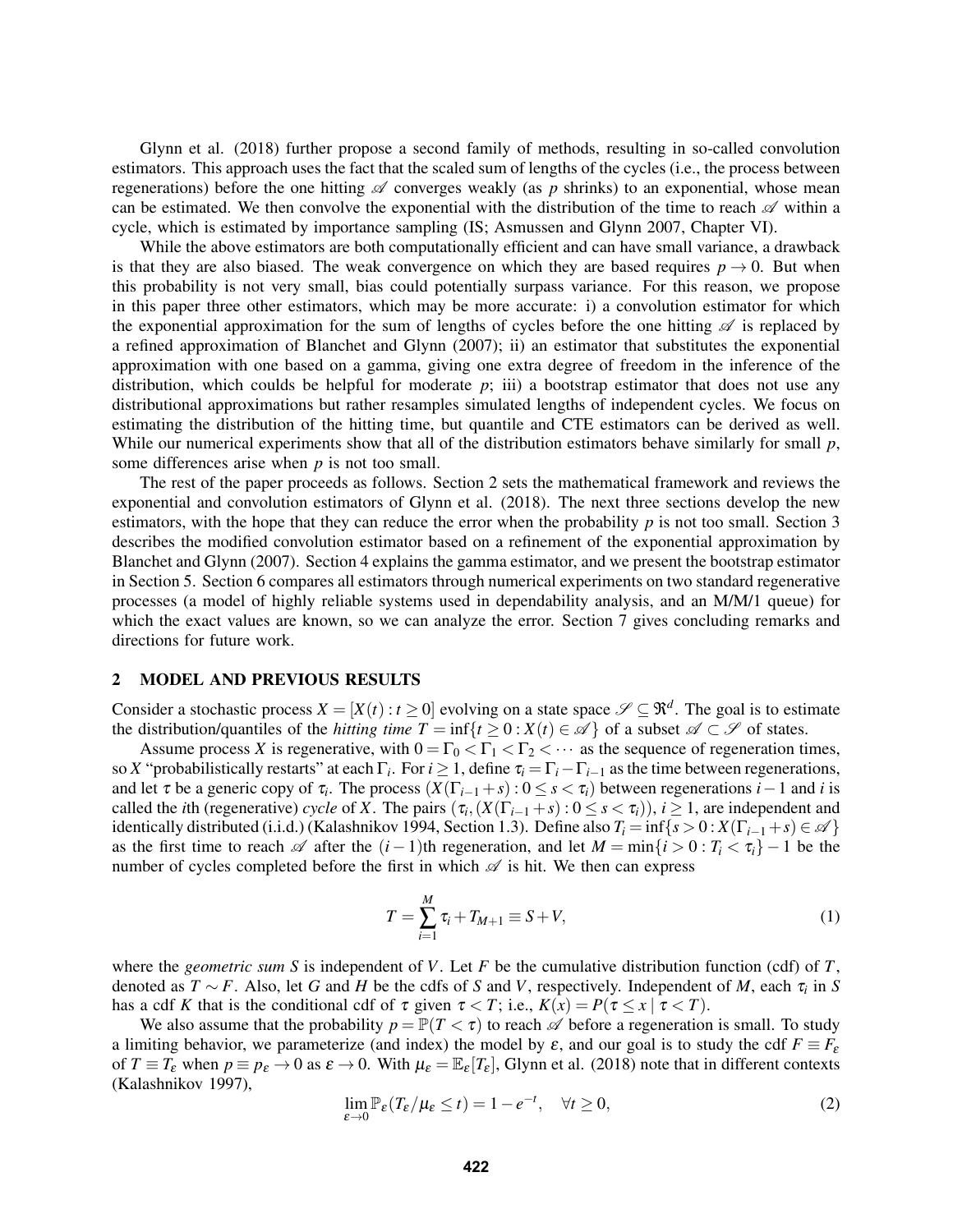so  $T_{\varepsilon}/\mu_{\varepsilon}$  converges weakly to an exponential as  $\varepsilon \to 0$ . An interesting consequence of [\(2\)](#page-1-1) is that the computation of the cdf  $F_{\varepsilon}$  of hitting times reduces asymptotically (as  $\varepsilon \to 0$ ) to computing its mean.

We next describe two standard examples of asymptotic regimes in which  $p_{\varepsilon} \to 0$  as  $\varepsilon \to 0$ .

- For the process with  $X(t)$  representing the number of customers at time  $t$  in a stable GI/GI/1 queue with first-in-first-out discipline, we may be interested in computing the cdf of the hitting time  $T = T_{\epsilon}$ of the set  $\mathscr{A} \equiv \mathscr{A}_{\epsilon} = \{ \lfloor 1/\epsilon \rfloor, \lfloor 1/\epsilon \rfloor + 1, \ldots \}$  of states. Regenerations occur at the beginnings of each busy period [\(Kalashnikov 1994,](#page-11-2) Example 1.2.2), and it is clear that  $p_{\varepsilon} \to 0$  as  $\varepsilon \to 0$ .
- For a highly reliable Markovian system (HRMS), studied among others in [Shahabuddin \(1994\),](#page-11-9) [Nakayama \(1996\),](#page-11-10) [L'Ecuyer and Tuffin \(2012\),](#page-11-11) [Rubino and Tuffin \(2009a\),](#page-11-12) let *c* be the number of types of components, where each type  $l = 1, 2, \ldots, c$ , has a given redundancy  $n_l$ . Each component of each type is subjected to failures and repairs, with failure and repair times exponentially distributed. We can then define X as a continuous-time Markov chain on a state space  $\mathscr{S}$ , where a state in  $\mathscr S$  includes information on the number of operational components of each type (along with any necessary queueing information about failed components waiting for repair). The state space  $\mathscr S$  is decomposed into a set of states in which the system is defined as working and the set  $\mathscr A$  of failed states. Regenerations occur on returns to the fully operational state, and *T* represents the hitting time to  $\mathscr A$ . Failure rates are small, of order  $O(\varepsilon)$ , with respect to repair rates, of order  $\Theta(1)$ , with a repair possible from any non-fully operational state. (Recall that a function  $f(\varepsilon)$  is  $O(g(\varepsilon))$  if  $|f(\varepsilon)/g(\varepsilon)|$  remains bounded when  $\varepsilon \to 0$ , and it is  $\Theta(g(\varepsilon))$  if  $|f(\varepsilon)/g(\varepsilon)|$  is bounded and also bounded away from 0, when  $\varepsilon \to 0$ .) Again, we have  $p = p_{\varepsilon} \to 0$  as  $\varepsilon \to 0$  [\(Shahabuddin 1994\)](#page-11-9).

We adopt the following notational convention in the rest of the paper. For an unknown quantity such as cdf  $F$ , we use a tilde, as in  $F$ , to denote a (non-simulation) approximation to  $F$ , typically derived from a weak-convergence result, such as [\(2\)](#page-1-1). A simulation-based estimator of  $F$  has a hat, as in  $\overline{F}$ .

## <span id="page-2-3"></span>2.1 Exponential Approximation Estimator

By [\(2\)](#page-1-1), the computation of the hitting time's cdf reduces asymptotically (as  $\varepsilon \to 0$ , where we often omit the subscript  $\varepsilon$  to simplify notation) to estimating its mean  $\mu = \mathbb{E}[T]$ :  $\forall t \geq 0$ ,

<span id="page-2-2"></span>
$$
F(t) = \mathbb{P}(T \le t) \approx \widetilde{F}_{\exp}(t) \equiv 1 - e^{-t/\mu}.
$$
 (3)

For regenerative systems, we can express  $\mu$  as a ratio [\(Goyal et al. 1992\)](#page-11-3)

<span id="page-2-0"></span>
$$
\mu = \frac{\mathbb{E}[T \wedge \tau]}{\mathbb{E}[\mathscr{I}(T < \tau)]} \equiv \frac{\zeta}{p} \tag{4}
$$

with  $x \wedge y = \min(x, y)$  and  $\mathscr{I}(\cdot)$  the indicator function. This allows estimating  $\mu$  by *measure-specific importance sampling* (MSIS; [Goyal et al. 1992\)](#page-11-3), which independently estimates ζ and *p* in [\(4\)](#page-2-0). To do this, we specify a proportion  $0 < \gamma < 1$  used to allocate a total of *n* independent simulated cycles as follows.

- Generate  $n_{\text{CS}} \equiv \gamma n$  independent cycles by *crude simulation* (CS; i.e., no IS), giving i.i.d. observations  $T_i \wedge \tau_i$ ,  $i = 1, 2, \ldots, n_{\text{CS}}$ , used to estimate the numerator  $\zeta$  in [\(4\)](#page-2-0) by  $\widehat{\zeta}_n = (1/n_{\text{CS}}) \sum_{i=1}^{n_{\text{CS}}} T_i \wedge \tau_i$ .
- Because  ${T < \tau}$  in the denominator of [\(4\)](#page-2-0) is a rare event [\(Glynn et al. 2018\)](#page-11-6), we employ IS to estimate  $p = \mathbb{E}[\mathscr{I}(T < \tau)] = \int \mathscr{I}(T < \tau) d\mathbb{P}$ . Specifically, rather than sampling using the original probabilistic dynamics of  $\mathbb{P}$ , IS instead simulates under another probability measure  $\mathbb{P}'$ , and we can apply a change of measure to express  $p = \int \mathcal{I}(T < \tau)L d\mathbb{P}' = \mathbb{E}'[\mathcal{I}(T < \tau)L]$ , with  $L = d\mathbb{P}/d\mathbb{P}'$ as the likelihood ratio and  $\mathbb{E}'$  the expectation operator under  $\mathbb{P}'$ . This motivates estimating p by

<span id="page-2-1"></span>
$$
\widehat{p}_n = \frac{1}{n_{\rm IS}} \sum_{i=1}^{n_{\rm IS}} \mathcal{I}(T_i' < \tau_i') L_i',\tag{5}
$$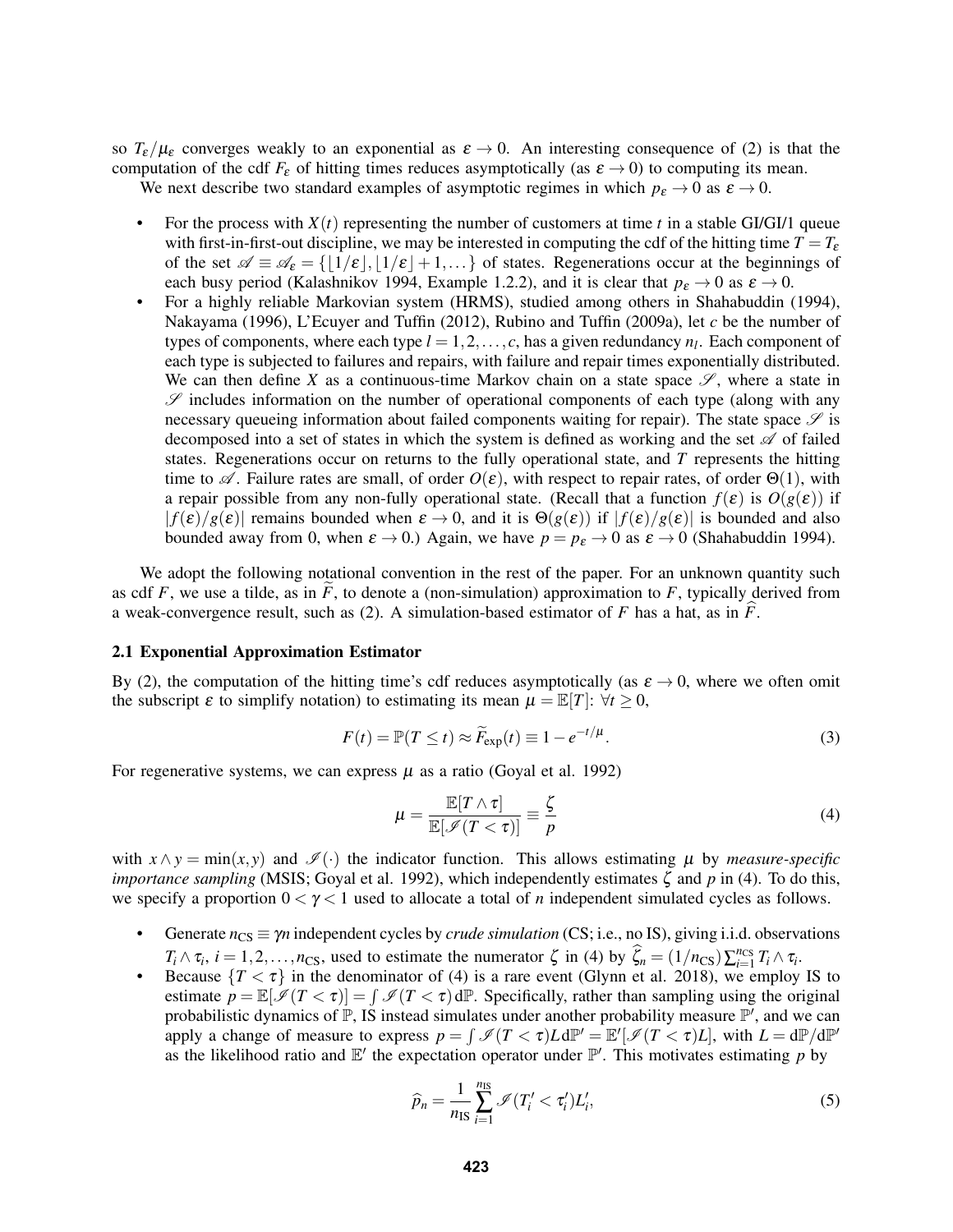where 
$$
(\mathcal{I}(T_i' < \tau_i'), L_i'), i = 1, 2, ..., n_{IS} \equiv (1 - \gamma)n
$$
, are i.i.d. copies of  $(\mathcal{I}(T < \tau), L)$  under  $\mathbb{P}'$ .

[Goyal et al. 1992](#page-11-3) devised MSIS because an IS scheme designed to efficiently estimate *p* can be detrimental for  $\zeta$ . The MSIS estimator of  $\mu$  is  $\hat{\mu}_n = \hat{\zeta}_n/\hat{p}_n$ , leading to the cdf estimator [\(Glynn et al. 2018\)](#page-11-6): **Estimator 1** The *exponential estimator* of the cdf  $F(t)$  of *T* is

<span id="page-3-0"></span>
$$
\widehat{F}_{\exp,n}(t) = 1 - e^{-t/\widehat{\mu}_n}.\tag{6}
$$

As in [Goyal et al. \(1992\),](#page-11-3) we may select the proportion  $\gamma$  to minimize the variance per unit of computational budget (or work-normalized variance) of the estimator  $\hat{\mu}_n$ . Also, [Nakayama and Tuffin](#page-11-13) [\(2019\)](#page-11-13) develop another regenerative estimator of  $\mu$  based on the expression  $\mu = \frac{\mathbb{E}[T;T\leq \tau] + \mathbb{E}[\tau;T> \tau]}{\mathbb{E}[\tau]}$  $\frac{\mathbb{E}[\mathcal{F}]\times \mathbb{E}[\mathcal{F}]}{\mathbb{E}[\mathcal{F}]}$ , which can alternatively be used and could yield more accurate results, where  $\mathbb{E}[X;A] = \mathbb{E}[X \mathscr{I}(A)]$  for an event *A*.

From the cdf estimator [\(6\)](#page-3-0), [Glynn et al. \(2018\)](#page-11-6) further estimate the *q*-quantile  $\xi = F^{-1}(q)$ ,  $0 < q < 1$ , and the CTE  $\gamma = \mathbb{E}[T|T > \xi]$  by

<span id="page-3-1"></span>
$$
\widehat{\xi}_{\exp,n} = \widehat{F}_{\exp,n}^{-1}(q) = -\ln(1-q)\widehat{\mu}_n \quad \text{and} \quad \widehat{\gamma}_{\exp,n} = [1 - \ln(1-q)]\widehat{\mu}_n,\tag{7}
$$

respectively, where the CTE estimator uses the fact that when *T* is exactly exponential, the memoryless property implies its CTE is  $\mu + \xi$ . Moreover, given a confidence interval (CI) for  $\mu$  based on  $\hat{\mu}_n$ , we can easily obtain CIs for  $\xi$  and  $\gamma$  through [\(7\)](#page-3-1), which are linear transformations of  $\hat{\mu}_n$  [\(Glynn et al. 2018\)](#page-11-6). In the following, we focus on estimating only the cdf *F* of *T* and for space reasons will not further consider estimators for quantiles and CTE; see [Glynn et al. \(2018\)](#page-11-6) for numerical results on the latter two.

#### <span id="page-3-2"></span>2.2 Convolution Estimator

Because  $T = S + V$  in [\(1\)](#page-1-2) has the geometric sum  $S \sim G$  independent of  $V \sim H$ , the cdf *F* of *T* satisfies

<span id="page-3-4"></span>
$$
F(t) = G \star H(t) = \int H(t - s) dG(s)
$$
\n(8)

where  $\star$  denotes the convolution operator. This suggests convolving estimators of *G* and *H* to obtain an estimator of *F*, which [Glynn et al. \(2018\)](#page-11-6) develop as follows.

• For each  $t \geq 0$ , we often have [\(Kalashnikov 1997\)](#page-11-1) that  $G(t) \approx \widetilde{G}_{exp}(t) = 1 - e^{-t/\eta}$  for  $p \approx 0$ , where  $\eta = \mathbb{E}[S] = \mathbb{E}[M] \cdot \mathbb{E}[\tau | \tau \langle T]$ . As *M* is geometric with probability mass function (pmf)  $P(M = k) = (1 - p)^k p$  for  $k \ge 0$ , its mean is  $\mathbb{E}[M] = (1 - p)/p$ , which we estimate by  $(1 - \hat{p}_n)/\hat{p}_n$ , where  $\hat{p}_n$  is from (5) As  $\mathbb{E}[x | x < T] - \mathbb{E}[x \notin (x < T)]/(1 - p)$  is unknown, we estimate it where  $\hat{p}_n$  is from [\(5\)](#page-2-1). As  $\mathbb{E}[\tau | \tau < T] = \mathbb{E}[\tau \mathcal{I}(\tau < T)]/(1-p)$  is unknown, we estimate it via  $\left[1/((1-\hat{p}_n)n_{CS})\right]\sum_{i=1}^{n_{CS}}\tau_i\mathcal{I}(\tau_i < T_i)$  using the  $n_{CS}$  i.i.d. observations of  $(\tau_i, \mathcal{I}(\tau_i < T_i))$  of  $(\tau_i \mathcal{I}(\tau_i < T_i))$  from crude simulation. We then estimate *n* by  $(\tau, \mathcal{I}(\tau < T))$  from crude simulation. We then estimate  $\eta$  by

$$
\widehat{\eta}_n = \frac{1}{\widehat{p}_n n_{\text{CS}}} \sum_{i=1}^{n_{\text{CS}}} \tau_i \mathcal{I}(\tau_i < T_i),
$$

resulting in  $\widehat{G}_{\exp,n}(t) = 1 - e^{-t/\widehat{\eta}_n}$  as an exponential estimator of  $G(t), t \ge 0$ .

The cdf *H* of *V* satisfies  $H(x) = \mathbb{P}(V \le x) = \mathbb{P}(T \le x | T < \tau) = \mathbb{P}(T \le x, T < \tau)/p$  by [\(4\)](#page-2-0). We apply a change of measure to get  $\mathbb{P}(T \leq x, T < \tau) = \mathbb{E}[\mathcal{I}(T \wedge \tau \leq x, T < \tau)] = \mathbb{E}'[\mathcal{I}(T \wedge \tau \leq x, T < \tau)L].$ Thus, from i.i.d. observations  $(T_i' \wedge \tau_i', \mathscr{I}(T_i' < \tau_i'), L_i')$ ,  $i = 1, 2, ..., n$ <sub>IS</sub>, of  $(T \wedge \tau, \mathscr{I}(T < \tau), L)$ under IS measure  $\mathbb{P}'$ , we estimate  $H(x)$  by (using [\(5\)](#page-2-1))

<span id="page-3-3"></span>
$$
\widehat{H}_n(x) = \frac{1}{\widehat{p}_n n_{\text{IS}}} \sum_{i=1}^{n_{\text{IS}}} \mathscr{I}(T_i' \wedge \tau_i' \le x, T_i' < \tau_i') L_i' = \frac{\sum_{i=1}^{n_{\text{IS}}} \mathscr{I}(T_i' \wedge \tau_i' \le x, T_i' < \tau_i') L_i'}{\sum_{j=1}^{n_{\text{IS}}} \mathscr{I}(T_j' < \tau_j') L_j'}.\tag{9}
$$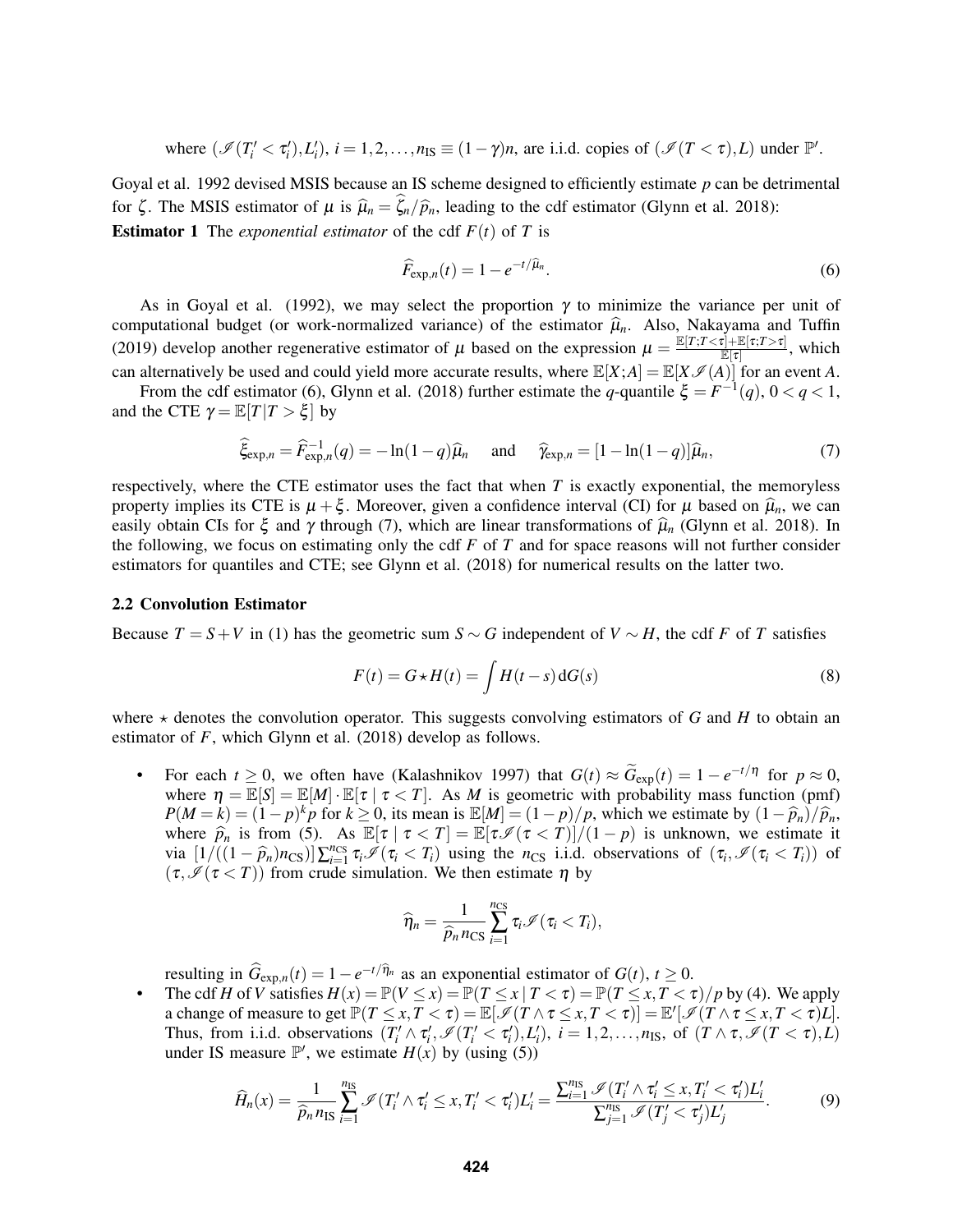Taking the convolution of  $\hat{G}_{\text{exp},n}$  and  $\hat{H}_n$ , we get [\(Glynn et al. 2018\)](#page-11-6)

**Estimator 2** The *convolution estimator*  $\widehat{F}_{\text{conv},n}(t) = \widehat{G}_{\text{exp},n} \star \widehat{H}_n(t)$  of the cdf  $F(t)$  of *T* satisfies

<span id="page-4-1"></span>
$$
\widehat{F}_{\text{conv},n}(t) = 1 - \frac{1}{\widehat{p}_n \cdot n_{\text{IS}}} \sum_{i=1}^{n_{\text{IS}}} \mathcal{I}(T_i' < \tau_i') L_i' e^{-(t - (T_i' \wedge \tau_i'))^+ / \widehat{\eta}_n}.\tag{10}
$$

For a fair comparison with the exponential estimator  $\widehat{F}_{\exp,n}$  in [\(6\)](#page-3-0), we defined the convolution estimator  $\overline{F}_{\text{conv},n}$  in [\(10\)](#page-4-1) using the same sample sizes  $n_{\text{CS}} = \gamma n$  and  $n_{\text{IS}} = (1 - \gamma)n$  for CS and IS, respectively. But we could also choose the MSIS parameter  $\gamma$  differently for the convolution estimator.

## <span id="page-4-0"></span>3 CORRECTED CONVOLUTION ESTIMATOR

While Section [2.2](#page-3-2) obtained  $\hat{F}_{\text{conv},n}$  in [\(10\)](#page-4-1) by convolving  $\hat{G}_{\text{exp},n}$  and  $\hat{H}_n$ , we can construct additional estimators of *F* by instead taking the convolution of other estimators of *G* and *H*. In particular, we now propose to do this by exploiting an approximation, developed by [Blanchet and Glynn \(2007\),](#page-11-8) to the cdf *G*<sup> $\prime$ </sup> of a (slightly different) geometric sum *S*<sup> $\prime$ </sup>. Specifically, let *S*<sup> $\prime$ </sup> =  $\sum_{i=1}^{M'} Y_i$ , where  $(Y_i)_{i\geq 1}$  are i.i.d. copies of a random variable *Y* and  $M' = M + 1$  for *M* as in [\(1\)](#page-1-2), where  $M'$  is independent of the  $Y_i$ . Thus,  $M'$ has the alternative definition of a geometric with pmf  $P(M' = k) = (1 - p)^{k-1}p$  for  $k \ge 1$ , in contrast to our geometric *M* in [\(1\)](#page-1-2), whose support starts from  $k = 0$ . If *Y* has a strongly nonlattice distribution with moment-generating function  $\Phi(v) \equiv \mathbb{E}[e^{vY}] < \infty$  for some  $v > 0$ , then Theorem 2 of [Blanchet and Glynn](#page-11-8) [\(2007\)](#page-11-8) provides rigorous justification for the "corrected" exponential approximation

<span id="page-4-2"></span>
$$
\mathbb{P}(S' > t) \approx c(p)e^{-\theta t} \tag{11}
$$

as  $p \to 0$ , where  $\theta$  is the unique nonnegative solution of  $\Phi(\theta) = (1 - p)^{-1}$  and  $c(p) = \frac{p}{(1 - p)^2 \theta(\theta)} \equiv e^{r(p)}$ , with  $\phi$  the derivative of  $\Phi$ . While the right side of [\(11\)](#page-4-2) approaches a true tail cdf for all *t* as  $p \to 0$ , for a fixed  $p > 0$ , it may be greater than 1 for some (small) *t*.

[Blanchet and Glynn \(2007\)](#page-11-8) suggest two alternative options to estimate  $\theta$  and  $c(p)$ :

1. Use a numerical root-finding method [\(Press et al. 2007,](#page-11-14) Chapter 9) to get  $\theta$  and then estimate  $c(p)$ ; 2. Develop expressions for  $\theta$  and  $r(p) = \ln(p) - \ln[(1-p)^2 \theta \phi(\theta)]$  in powers of *p*:

<span id="page-4-3"></span>
$$
\theta = \sum_{k=1}^{\infty} \chi_k p^k \quad \text{and} \quad r(p) = \sum_{k=0}^{\infty} \delta_k p^k,
$$
 (12)

with the  $\chi_k$  and  $\delta_k$  computed via the implicit-function theorem, giving as a variation from [Blanchet](#page-11-8) [and Glynn \(2007\)](#page-11-8)

$$
\chi_1 = \frac{1}{\mathbb{E}[Y]}, \quad \chi_2 = \frac{2(\mathbb{E}[Y])^2 - \mathbb{E}[Y^2]}{2(\mathbb{E}[Y])^3}, \quad \chi_3 = \frac{3(\mathbb{E}[Y^2])^2 - 6\mathbb{E}[Y^2](\mathbb{E}[Y])^2 + 6(\mathbb{E}[Y])^4 - \mathbb{E}[Y]\mathbb{E}[Y^3]}{6(\mathbb{E}[Y])^5}, \delta_1 = \frac{2(\mathbb{E}[Y])^2 - \mathbb{E}[Y^2]}{2(\mathbb{E}[Y])^2}, \quad \delta_2 = \frac{12(\mathbb{E}[Y])^4 - 12\mathbb{E}[Y^2](\mathbb{E}[Y])^2 + 15(\mathbb{E}[Y^2])^2 - 8\mathbb{E}[Y^3]\mathbb{E}[Y]}{24(\mathbb{E}[Y])^4}, \quad \dots
$$

We now would like to use [\(11\)](#page-4-2) to approximate the cdf *G* of  $S = \sum_{i=1}^{M} \tau_i$  from [\(1\)](#page-1-2) (i.e.,  $Y_i$  is replaced with  $\tau_i$  given  $\tau_i < T_i$  and convolve it with the cdf *H* of *V* to approximate the cdf *F* of  $T = S + V$ . However, we cannot directly apply [\(11\)](#page-4-2) because our *S* sums *M* terms, whereas *S'* in (11) has  $M' = M + 1$  summands. To account for this difference, note that (also see p. 12 of [Kalashnikov 1997\)](#page-11-1) for  $t \ge 0$ ,

$$
\mathbb{P}(S > t) = \mathbb{P}(S > t | M \ge 1) \mathbb{P}(M \ge 1) + \mathbb{P}(S > t | M = 0) \mathbb{P}(M = 0)
$$
  
= (1 - p)  $\mathbb{P}(S > t | M \ge 1) = (1 - p) \mathbb{P}(S' > t) \approx (1 - p)c(p)e^{-\theta t}$ .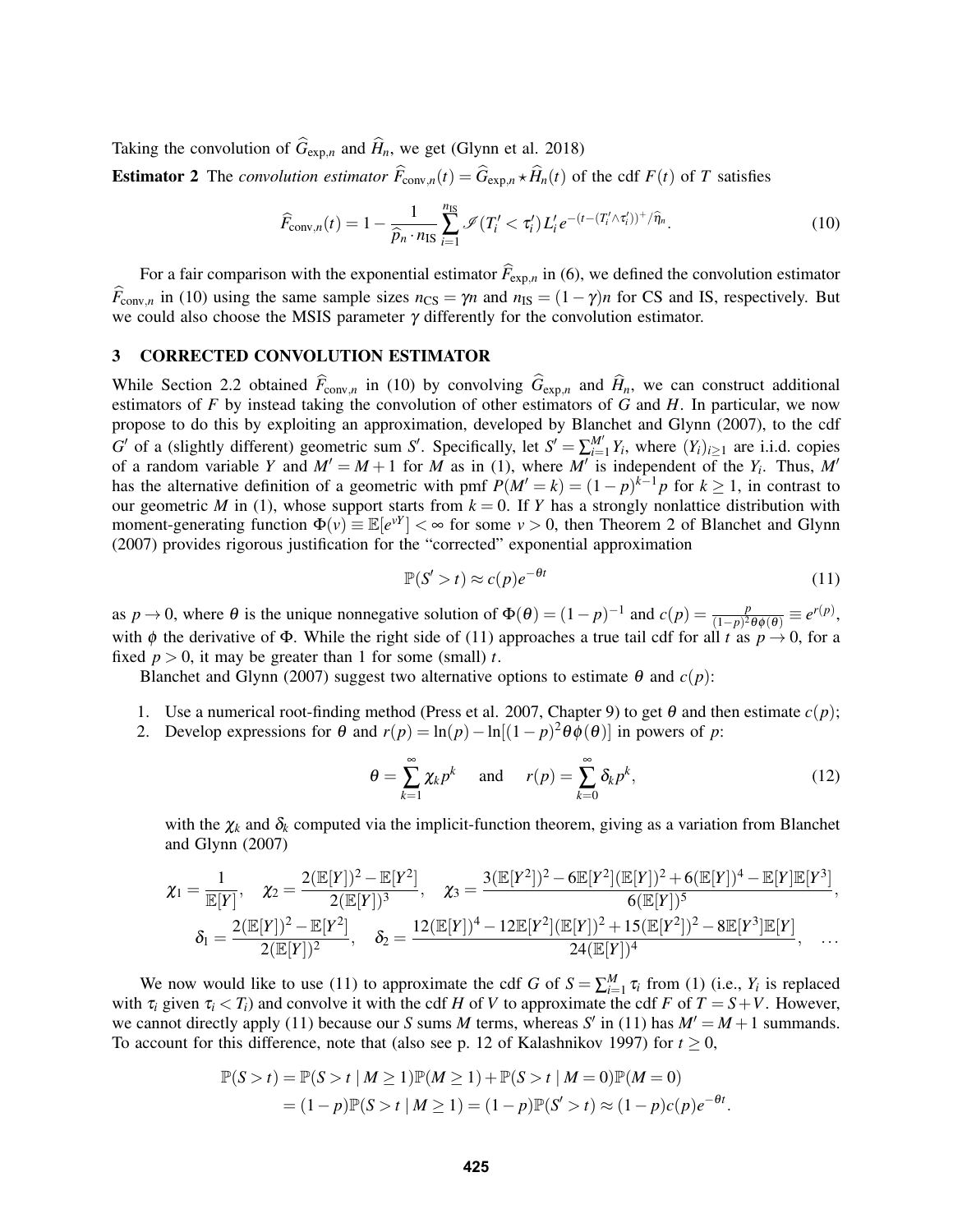To estimate  $\theta$  and  $c(p)$ , we use the above second option as the moments of *Y* are easily estimated. Specifically, the *k*th moment is  $\mathbb{E}[Y^k] = \mathbb{E}[\tau^k | \tau < T] = \mathbb{E}[\tau^k \mathcal{I}(\tau < T)]/(1-p)$ , which MSIS estimates by

$$
\frac{1}{(1-\widehat{p}_n)\,n_{\text{CS}}}\sum_{i=1}^{n_{\text{CS}}}\tau_i^k\mathscr{I}(\tau_i\lt T_i).
$$

This yields estimators  $\hat{\chi}_{k,n}$  and  $\hat{\delta}_{k,n}$  of  $\chi_k$  and  $\delta_k$ , respectively, so we estimate  $\theta$  and  $r(p)$  by

$$
\widehat{\theta}_n = \widehat{\chi}_{1,n}\widehat{p}_n + \widehat{\chi}_{2,n}\widehat{p}_n^2 + \widehat{\chi}_{3,n}\widehat{p}_n^3 \quad \text{ and } \quad \widehat{r}_n(\widehat{p}_n) = \widehat{\delta}_{1,n}\widehat{p}_n + \widehat{\delta}_{2,n}\widehat{p}_n^2
$$

from truncating the infinite sums in [\(12\)](#page-4-3). This leads to the corrected exponential estimator of  $G(t)$  as

<span id="page-5-1"></span>
$$
\widehat{G}_{\text{corr},n}(t) = 1 - (1 - \widehat{p}_n)e^{-\widehat{\theta}_n t + \widehat{r}_n(\widehat{p}_n)}.
$$
\n(13)

We also estimate the cdf *H* of *V* by  $\hat{H}_n$  in [\(9\)](#page-3-3). As [\(8\)](#page-3-4) shows that *F* can be expressed as a convolution of *G* and *H*, we then estimate *F* by (with  $A'_i = T'_i \wedge \tau'_i$ )

$$
\widehat{F}_{\text{corr},n}(t) \equiv \widehat{G}_{\text{corr},n} \star \widehat{H}_n(t) = \frac{1}{\widehat{p}_n n_{\text{IS}}} \sum_{i=1}^{n_{\text{IS}}} \mathcal{I}(T_i' < \tau_i') L_i' \int_0^t \mathcal{I}(A_i' \le t - s) d\widehat{G}_{\text{corr},n}(s)
$$
\n
$$
= \frac{1}{\widehat{p}_n n_{\text{IS}}} \sum_{i=1}^{n_{\text{IS}}} \mathcal{I}(T_i' < \tau_i') L_i' \int_0^{(t - A_i')^+} d\widehat{G}_{\text{corr},n}(s) = \frac{1}{\widehat{p}_n n_{\text{IS}}} \sum_{i=1}^{n_{\text{IS}}} \mathcal{I}(T_i' < \tau_i') L_i' \widehat{G}_{\text{corr},n}((t - A_i')^+).
$$

Finally, substituting [\(13\)](#page-5-1) yields the following expression:

**Estimator 3** The *corrected convolution estimator* of cdf  $F(t)$  of *T* is

$$
\widehat{F}_{\text{corr},n}(t) = \frac{1}{\widehat{p}_n n_{\text{IS}}}\sum_{i=1}^{n_{\text{IS}}}\mathscr{I}(T_i' < \tau_i')L_i'\left[1-(1-\widehat{p}_n)e^{-(t-A_i')^+\widehat{\theta}_n+\widehat{r}_n(\widehat{p}_n)}\right].
$$

Again, for sake of comparison and as the optimal MSIS parameter  $\gamma$  is unknown in this setting, our numerical studies (Section [6\)](#page-7-0) take  $n_{\text{CS}} = \gamma n$  and  $n_{\text{IS}} = (1 - \gamma)n$  with  $\gamma$  optimized for estimator  $\hat{\mu}_n$  in [\(6\)](#page-3-0).

## <span id="page-5-0"></span>4 GAMMA ESTIMATOR

We next propose to extend the exponential approximation [\(3\)](#page-2-2) of cdf *F* of *T* by a gamma approximation since a gamma distribution generalizes an exponential. Instead of estimating only the rate of the exponential, we now have to estimate two parameters (shape and rate) for a gamma. Using this generalized family leads to two degrees of freedom instead of one and may lead to smaller bias when *p* is not very small.

Recall that the cdf  $F_{\Gamma}$  of a gamma distribution with shape parameter  $\alpha > 0$  and rate  $\beta > 0$  is

$$
F_{\Gamma}(t; \alpha, \beta) = \int_0^t \frac{\beta^{\alpha}}{\Gamma(\alpha)} x^{\alpha-1} e^{-\beta x} dx,
$$

where  $\Gamma(z) = \int_0^\infty x^{z-1} e^{-x} dx$  is the gamma function. We will approximate the cdf *F* of *T* by *F*<sub>Γ</sub>, but as  $\alpha$ and  $\beta$  in  $F_{\Gamma}$  are unknown, we need to estimate them. Section 7.2 of [Casella and Berger \(2002\)](#page-11-15) describes several methods for doing this, including maximum likelihood and Bayesian estimators, but we restrict ourselves to the *method of moments* (MoM). Indeed, the first two techniques require i.i.d. copies  $T_i$  of  $T$ , which may not be possible to obtain in a reasonable amount of time in a rare-event context because each *Ti* typically entails a long simulation. MoM can avoid this issue, as we will explain below.

As  $F_{\Gamma}$  has  $v = 2$  unknown parameters, MoM starts by expressing the first *v* true (central) moments of *F*<sup>Γ</sup> as functions of the distribution's *v* parameters, and then solves for the parameters in the resulting *v*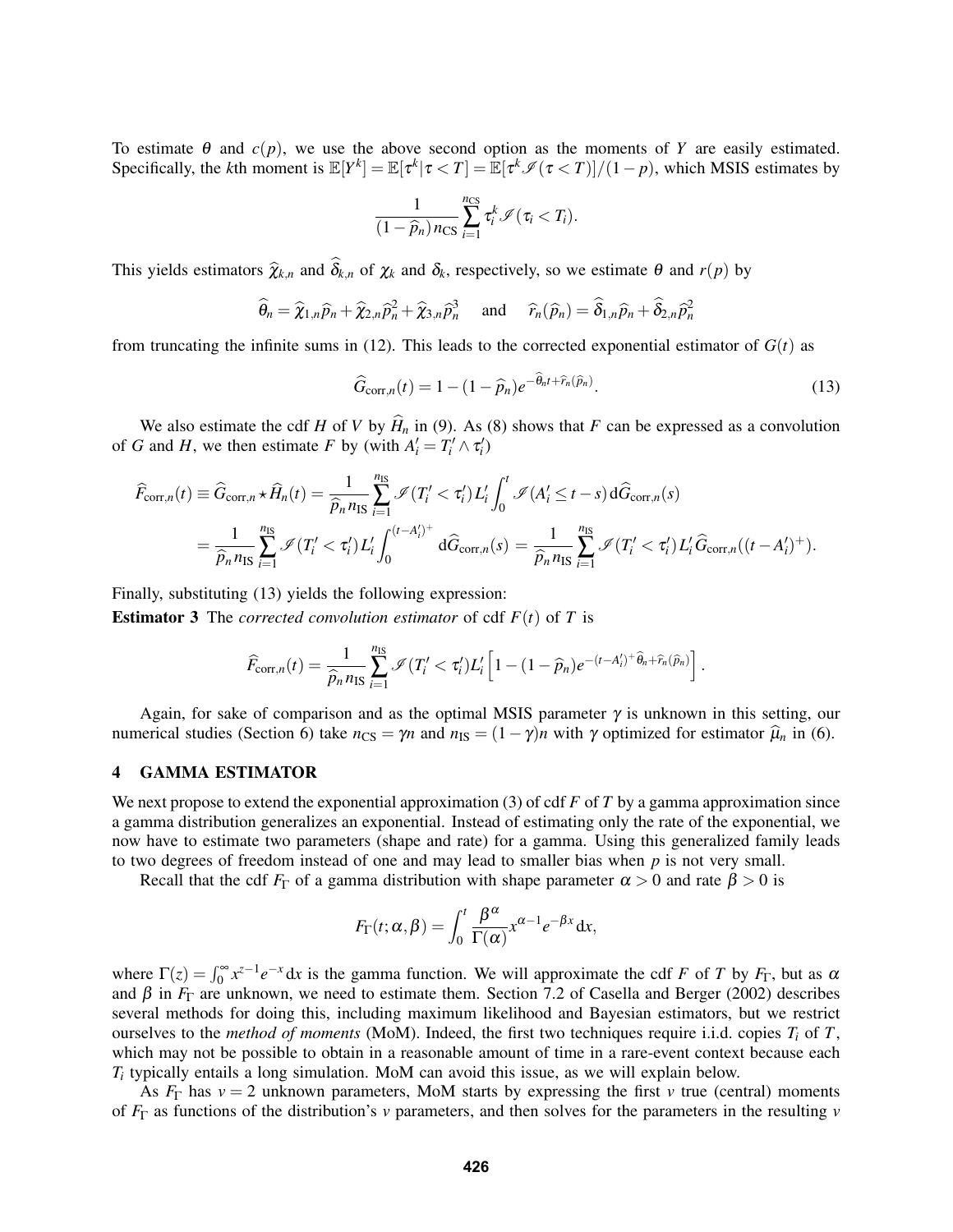simultaneous equations in terms of the moments. Finally, in the expressions for the parameters, replace the true moments with their estimators to obtain estimators of the parameters. Specifically, the mean and variance of  $T \sim F_{\Gamma}$  are  $\mu = \mathbb{E}[T] = \alpha/\beta$  and  $\sigma^2 = \mathbb{E}[T^2] - \mu^2 = \alpha/\beta^2$ , and solving for  $\alpha$  and  $\beta$  yields

<span id="page-6-2"></span>
$$
\alpha = \frac{\mu^2}{\sigma^2} \quad \text{and} \quad \beta = \frac{\mu}{\sigma^2}.
$$
 (14)

(Note that if the scaled *T* converges in distribution to an exponential as  $p \to 0$ , then  $\alpha = \mu^2/\sigma^2 \to 1$  as expected (characterizing an exponential distribution).)

We next provide representations for  $\mu$  and  $\sigma^2$  amenable to MSIS estimation. As in [\(4\)](#page-2-0), the mean satisfies  $\mu = \frac{\mathbb{E}[T \wedge \tau]}{\mathbb{P}(T < \tau)} = \frac{\zeta}{p}$  $\frac{\zeta}{p}$ , which Section [2.1](#page-2-3) describes how to estimate by MSIS. For the variance  $\sigma^2 = \mathbb{E}[T^2] - \mu^2$ , the only term left to handle is  $\mathbb{E}[T^2]$ , and the regenerative property implies

$$
\mathbb{E}[T^2] = \mathbb{E}[T^2; T < \tau] + \mathbb{E}[(\tau + T - \tau)^2; T > \tau] \n= \mathbb{E}[T^2; T < \tau] + \mathbb{E}[\tau^2; T > \tau] + \mathbb{E}[(T - \tau)^2; T > \tau] + 2\mathbb{E}[\tau(T - \tau); T > \tau] \n= \mathbb{E}[(T \wedge \tau)^2; T < \tau] + \mathbb{E}[(T \wedge \tau)^2; T > \tau] + \mathbb{E}[(T - \tau)^2 | T > \tau] \mathbb{P}(T > \tau) \n+ 2\mathbb{E}[\tau(T - \tau) | T > \tau] \mathbb{P}(T > \tau) \n= \mathbb{E}[(T \wedge \tau)^2] + \mathbb{E}[T^2](1 - p) + 2\mathbb{E}[\tau | T > \tau] \mathbb{E}[T - \tau | T > \tau](1 - p) \n= \mathbb{E}[(T \wedge \tau)^2] + \mathbb{E}[T^2](1 - p) + 2\mathbb{E}[\tau; T > \tau] \mu
$$

as  $\mathbb{E}[(T-\tau)^k | T > \tau] = \mathbb{E}[T^k]$  by the regenerative structure. Solving for  $\mathbb{E}[T^2]$  and using [\(4\)](#page-2-0) then yield **Proposition 1** If the process *X* is regenerative, then

<span id="page-6-1"></span>
$$
\mathbb{E}[T^2] = \frac{1}{p} \left( \mathbb{E}[(T \wedge \tau)^2] + 2 \mathbb{E}[\tau \mathcal{I}(T > \tau)] \frac{\mathbb{E}[T \wedge \tau]}{p} \right).
$$
 (15)

From [\(4\)](#page-2-0) and [\(15\)](#page-6-1), we then can obtain expressions for  $\mu$  and  $\sigma^2$  as functions of cycle expectations, so we can apply MSIS to estimate them and substitute into [\(14\)](#page-6-2) to obtain our MoM estimators of  $\alpha$  and  $\beta$ . Specifically, for a fixed total number *n* of cycles to simulate,

- use  $n_{\text{CS}} = \gamma n$  cycles with CS to estimate  $\mathbb{E}[T \wedge \tau], \mathbb{E}[(T \wedge \tau)^2]$ , and  $\mathbb{E}[\tau \mathcal{I}(T > \tau)];$
- use  $n_{\text{IS}} = (1 \gamma)n$  cycles with IS to estimate *p* by  $\hat{p}_n$  in [\(5\)](#page-2-1).

Our numerical studies (Section [6\)](#page-7-0) again will use the MSIS parameter  $\gamma$  optimized for estimator  $\hat{\mu}_n$  in [\(6\)](#page-3-0).

Having now estimated the moments  $\mu$  and  $\sigma^2$ , we estimate the shape and rate parameters of the gamma distribution through [\(14\)](#page-6-2). We may then compute the resulting cdf (resp., quantile) estimator via efficient algorithms [\(Press et al. 2007,](#page-11-14) Chapter 6) for gamma cdf evaluation (resp., inversion). In summary:

**Estimator 4** The *gamma estimator* of the cdf  $F(t)$  of T is  $F_{\Gamma,n}(t) = F_{\Gamma}(t; \hat{\alpha}_n, \beta_n)$ , with  $\hat{\alpha}_n$  and  $\beta_n$  as estimators of the shape and rate parameters, as described above.

### <span id="page-6-0"></span>5 BOOTSTRAP ESTIMATOR

All of the previous estimators are based on limit theorems that hold as  $p \rightarrow 0$ . But in an actual system, we do not have  $p \rightarrow 0$  but rather a fixed  $p > 0$ , so the resulting estimators have bias, which does not vanish even as  $n \to \infty$ . To address these issues, we next consider another approach that applies a type of bootstrap [\(Casella and Berger 2002,](#page-11-15) Section 10.1.4). The method is computationally more demanding but may be worthwhile for moderate values of *p* or when the model is time-consuming to simulate.

The algorithm estimates cdf *F* by resampling generated observations of  $T = S + V$ , where we recall from [\(1\)](#page-1-2) that  $S = \sum_{i=1}^{M} \tau_i$ , *M* is geometric with parameter *p* (with support starting from 0), and  $S \sim G$  and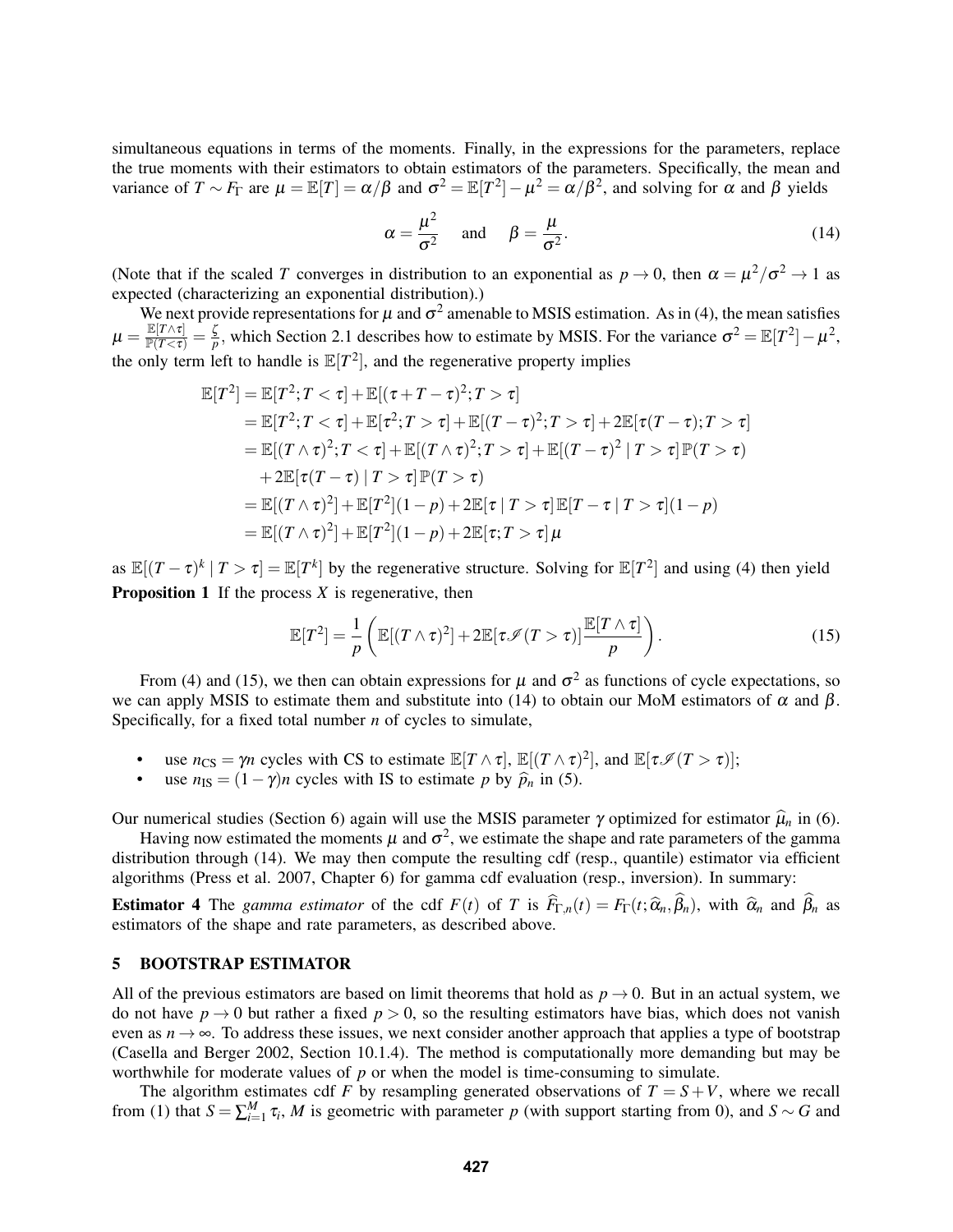*V* ∼ *H* are independent. Also, *M*,  $\tau_1$ ,  $\tau_2$ ,... are mutually independent in the geometric sum *S*. Recall that each summand  $\tau_i$  in *S* has cdf *K*, where  $K(x) = \mathbb{P}(\tau < x \mid \tau < T)$ . Our algorithm generates observations of *T* in two steps. The first step (setup) applies MSIS to estimate the geometric parameter *p* and the cdfs *K* and *H*. The second step (bootstrap) generates observations of *T* as follows: initially sample a geometric *M*<sup>∗</sup> with the estimated parameter *p*, then sample *M*<sup>∗</sup> i.i.d. observations from the empirical estimate of the cdf *K*, and finally add their sum to a sample from the empirical estimate of *H*. Next are the details.

**Estimator 5** The *bootstrap estimator*  $\overline{F}_{\text{boot},n,n'}$  of the cdf  $F$  of  $T$  is constructed as follows.

**Step 1: Set-up** Apply MSIS with a total sample size  $n = n_{CS} + n_{IS}$  to estimate p, K, and H.

- Use CS to generate  $n_{CS}$  i.i.d. pairs  $(\tau_i, \mathcal{I}(\tau_i < T_i))$ ,  $i = 1, 2, ..., n_{CS}$ , of  $(\tau, \mathcal{I}(\tau < T))$  under the original measure  $\mathbb{P}$ , and estimate  $K(x)$  by  $\widehat{K}_n(x) = \sum_{i=1}^{n_{CS}} \mathcal{I}(\tau_i \langle x, \tau_i \langle T_i \rangle) / [\sum_{j=1}^{n_{CS}} \mathcal{I}(\tau_j \langle T_j \rangle)].$
- Generate  $n_{IS}$  cycles by IS to estimate *p* by  $\hat{p}_n$  in [\(5\)](#page-2-1) and the cdf *H* by  $\hat{H}_n$  in [\(9\)](#page-3-3).<br>**Step 2: Semi-Parametric Bootstrap** Repeat the following resampling procedure *n'* indep
- Step 2: Semi-Parametric Bootstrap Repeat the following resampling procedure *n'* independent times to obtain *n'* conditionally i.i.d. observations  $T_l^*$ ,  $l = 1, 2, ..., n'$ , of *T*, given the data from Step 1; i.e., in each iteration  $l = 1, 2, \ldots, n'$ , do the following:
	- *l* Generate  $M_l^* \sim$  geometric( $\hat{p}_n$ ), i.e.,  $M_l^*$  has pmf  $P(M_l^* = k) = (1 \hat{p}_n)^k \hat{p}_n$ , for  $k \ge 0$ .<br>Consumption  $M^*$  i.i.d. absomptions  $\pi^*$ ,  $\pi^*$  from the sumptional distribution  $\hat{p}$ .
	- Generate  $M_l^*$  i.i.d. observations  $\tau_{l,1}^*, \tau_{l,2}^*, \ldots, \tau_{l,M_l^*}^*$  from the empirical distribution  $\widehat{K}_n$ , and let
	- $S_l^* = \sum_{j=1}^{M_l^*} \tau_{l,j}^*$  be their sum.
	- *v* Generate  $V_l^* \sim \widehat{H}_n$ , conditionally independently of  $S_l^*$ .
	- Return  $T_l^* = S_l^* + V_l^*$ .

After completing all *n'* iterations, construct  $\widehat{F}_{\text{boot},n,n'}$  with  $\widehat{F}_{\text{boot},n,n'}(t) = (1/n')\sum_{l=1}^{n'} \mathcal{I}(T_l^* \leq t)$ .

Recall that *K* is the conditional cdf of  $\tau$  given  $\tau < T$ , but Step 1 generates (via CS) each  $(\tau_i, \mathcal{I}(\tau_i < T_i))$ *not* conditional on  $\tau_i < T_i$ . Hence, to estimate *K* from our data, we use only those  $\tau_i$  with  $\tau_i < T_i$ , so the empirical cdf  $\widehat{K}_n$  assigns probability  $\mathcal{I}(\tau_i < T_i)/[\sum_{j=1}^{n_{CS}} \mathcal{I}(\tau_j < T_j)]$  to each  $\tau_i$  sampled in Step 1. Also,  $\widehat{H}_n$ in [\(9\)](#page-3-3) gives each IS-generated  $T'_i \wedge \tau'_i$  a mass  $\mathcal{I}(T'_i < \tau'_i)L'_i/[\sum_{j=1}^{n_{\text{IS}}}\mathcal{I}(T'_j < \tau'_j)L'_j]$ . Thus, although Step 1 entails simulating the complete stochastic model via CS and IS, Step 2 resamples the generated values from Step 1, providing a computational savings.

The bootstrap estimator is perhaps mainly appropriate when *p* is not too small; otherwise, the geometric  $M_l^*$  will typically take on huge values, so generating  $S_l^*$  in Step 2 incurs large cost. But the situation when *p* is not very small is exactly when the exponential approximations to *F* or *G* may not be so accurate. While the bootstrap estimator avoids the bias that arises from a weak convergence, as in [\(2\)](#page-1-1), not holding for a fixed  $p > 0$ , the bootstrap incurs another type of bias. As ratio estimators,  $K_n$  and  $H_n$  are typically biased, although this bias vanishes as  $n \rightarrow \infty$ , in contrast to exponential-type estimators, whose bias does not change as *n* grows. For our numerical experiments in Section [6,](#page-7-0) we will again use  $n_{\text{CS}} = \gamma n$  and  $n_{\text{IS}} = (1 - \gamma)n$ , and take  $n' = n$  in the second step.

## <span id="page-7-0"></span>6 NUMERICAL COMPARISONS

We ran numerical experiments to compare our estimators of the cdf  $F$  of the hitting time  $T$  of  $\mathscr A$  for two stochastic models. For the exponential, convolution, corrected convolution, gamma, and bootstrap estimators of Sections [2.1,](#page-2-3) [2.2,](#page-3-2) [3,](#page-4-0) [4,](#page-5-0) and [5,](#page-6-0) respectively, we simulated a total of  $n = 10<sup>4</sup>$  independent cycles for MSIS, where the allocation parameter γ (proportion of CS cycles) minimizes [\(Goyal et al. 1992\)](#page-11-3) the work-normalized variance of the estimator  $\hat{\mu}_n$  of  $\mu$  used in [\(6\)](#page-3-0). For comparison, we also constructed an empirical estimator of *F* from directly generating  $10^4$  i.i.d. values of *T*. When possible, we also computed the exact cdf *F* numerically (i.e., no simulation).

Our goal is to analyze the bias and error of the estimators. To do this, we generated  $m = 10<sup>5</sup>$  independent copies  $\widehat{F}_{i,n}(t_k)$ ,  $j = 1, 2, ..., m$ , of an estimator  $\widehat{F}_n(t_k)$  at several points  $t_k$ . Then we estimated the bias,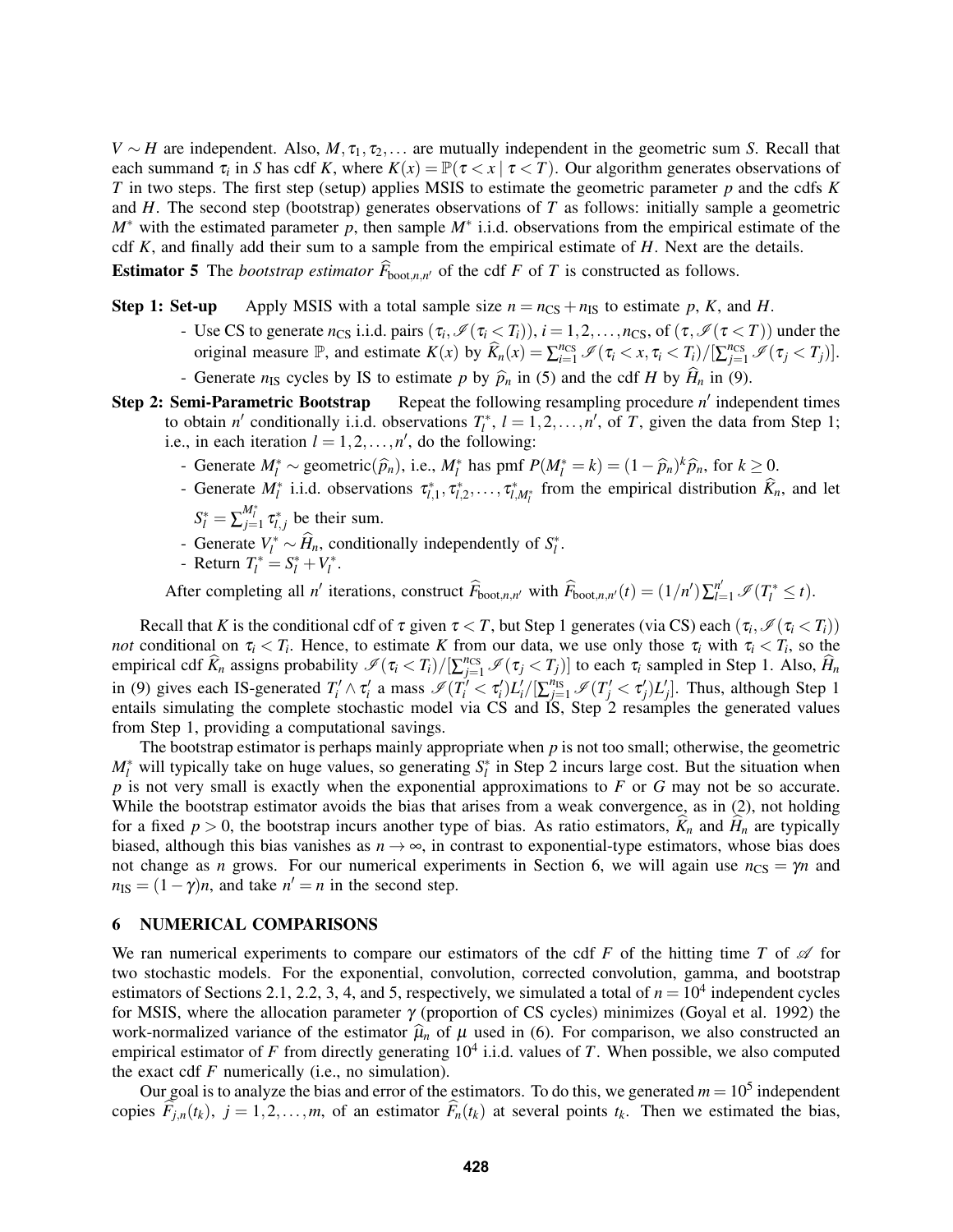

<span id="page-8-0"></span>Figure 1: Plots of the estimated and exact cdf of the TTF for (top left)  $\varepsilon = 10^{-4}$  with MSIS allocation parameter  $\gamma = 0.75370$ , for (top right)  $\varepsilon = 10^{-2}$  ( $\gamma = 0.26390$ ), and for (bottom)  $\varepsilon = 10^{-1}$  ( $\gamma = 0.36670$ ).

<span id="page-8-1"></span>
$$
\mathbb{E}[\widehat{F}_n(t_k)] - F(t_k), \text{ and the mean square error (MSE), } \mathbb{E}[(\widehat{F}_n(t_k) - F(t_k))^2], \text{ by}
$$

$$
\frac{1}{m} \sum_{j=1}^m \widehat{F}_{j,n}(t_k) - F(t_k) \quad \text{and} \quad \frac{1}{m} \sum_{j=1}^m (\widehat{F}_{j,n}(t_k) - F(t_k))^2,
$$
(16)

respectively, where we recall that MSE decomposes as the sum of variance and squared bias. In our experiments, except for the empirical and bootstrap estimators, the differences in the computation times for all simulation methods are negligible.

## 6.1 Highly Reliable Markovian Systems

We first consider an HRMS, as discussed in Section [2.](#page-1-0) The system has  $c = 3$  types of components with  $n_l = 3$  components of type *l* ( $1 \le l \le c$ ). Each component has an exponentially distributed time to failure with rate  $\varepsilon$ . Any failed component has an exponentially distributed repair time with rate 1. There are  $\sum_{l=1}^{c} n_l$  repairmen, so failed components never queue for repair. The system is considered down whenever fewer than two components of any one type are operational, and *T* is the system's time to failure (TTF). We implemented IS using the so-called zero-variance approximation [\(L'Ecuyer and Tuffin 2012\)](#page-11-11).

We first examine plots of the estimated cdf *F* of *T* obtained by the various simulation methods for  $n = 10<sup>4</sup>$  $n = 10<sup>4</sup>$  $n = 10<sup>4</sup>$ . Figure 1 shows results for  $\varepsilon = 10<sup>-4</sup>$ ,  $10<sup>-2</sup>$  and  $10<sup>-1</sup>$ . For the gamma estimator, the estimated shape and rate parameters are  $\alpha = 1$  (resp., 0.99999 and 1.0108) and  $\beta = 6.0292e-15$  (resp., 5.7437e-07) and 3.2142e-03) for  $\varepsilon = 10^{-4}$  (resp.,  $10^{-2}$  and  $10^{-1}$ ). For  $\varepsilon = 10^{-4}$ , we omit the exact value (it requires too much time to compute), as well as the empirical (it takes more than one hour to reach the first failure), and the bootstrap estimators (which is potentially of interest only for moderate values of  $p_{\varepsilon}$ ).

In Figure [1,](#page-8-0) the curves overlap for  $\varepsilon = 10^{-2}$  and  $\varepsilon = 10^{-4}$ , showing the good behavior of all algorithms. But for  $\varepsilon = 10^{-1}$ , differences appear among the methods. However, as the plot is from just a single replication of each technique, we must check if the seeming disparities are not merely due to random noise.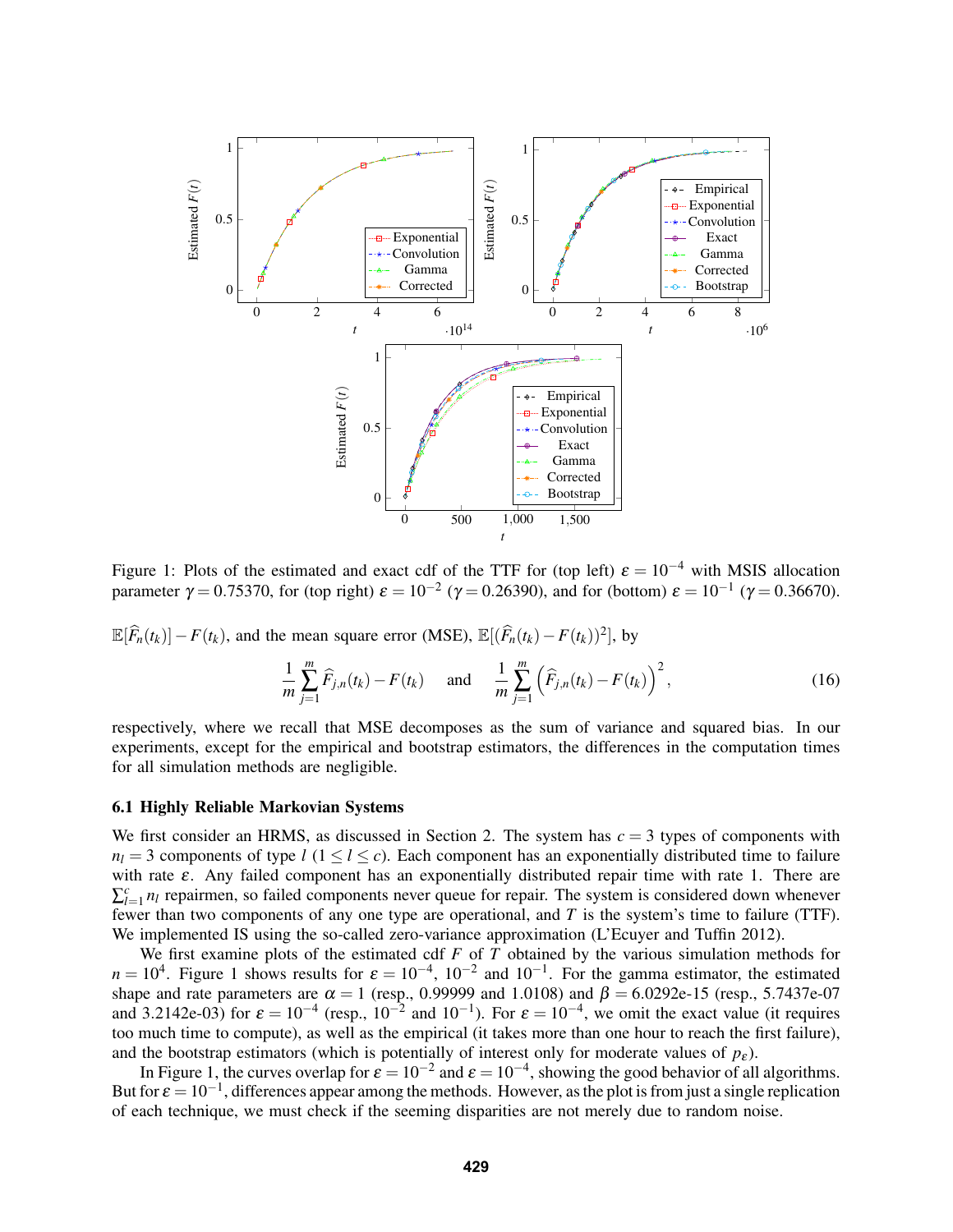

<span id="page-9-0"></span>Figure 2: Estimated bias (left panels) and MSE (right panels) at various points  $t_k$  for the HRMS with  $\varepsilon = 10^{-1}$  (top panels) and  $\varepsilon = 10^{-2}$  (bottom panels), from  $m = 10^5$  independent replications.

To further investigate this, Figure [2](#page-9-0) plots the bias and MSE, estimated using [\(16\)](#page-8-1) from  $m = 10^5$ independent experiments, when  $\varepsilon = 10^{-1}$  (top) and  $\varepsilon = 10^{-2}$  (bottom), where (L,U) is a 95% CI for the true value  $F(t)$ . It took 40 minutes to get the curves. We do not show the empirical and bootstrap estimators for  $\varepsilon = 10^{-2}$  because they take too much time to compute.

For both values of  $\varepsilon$  in Figure [2,](#page-9-0) all the methods exhibit similar trends for bias and MSE. The squared bias is much smaller than the MSE, meaning that, at least for  $n = 10<sup>4</sup>$ , bias may not be much of an issue for the CIs, which are based only on variance and do not directly account for the bias. For  $\varepsilon = 10^{-2}$ , the CIs largely overlap, so the differences among the methods appear limited.

But for  $\varepsilon = 10^{-1}$ , some distinctions appear, although differences are small. Zooming into the bias plots reveals that the exponential (resp., convolution) estimator is the best (resp., worst) when *t* is small. But for large *t*, the convolution estimator becomes the best. The corrected convolution CI always lies below the exponential CI. The gamma estimator behaves reasonably well for smaller and larger values of *t*, but less so for the middle range. The bootstrap, for this relatively large value of  $\varepsilon$ , is close to the best across all  $t$ .

In terms of the MSE for  $\varepsilon = 10^{-1}$ , the corrected convolution now is one of the best for small *t*, but is the worst for large *t*. The exponential also does worse for large *t*. The convolution is the best for large *t*. Across all *t*, the gamma is never the best, but the bootstrap is consistently one of the better methods.

## 6.2 M/M/1 Queue

For a second example, we consider the process where  $X(t)$  denotes the total number of customers at time *t* in an M/M/1 queue, a special case of the GI/GI/1 queue described in Section [2,](#page-1-0) with arrival rate 0.5 and service rate 1. We want to estimate the cdf of the hitting time of  $\mathscr{A}_{\varepsilon} = \{ |1/\varepsilon|, |1/\varepsilon| + 1,... \}$ . For IS, we swap the arrival and service rates [\(Parekh and Walrand 1989\)](#page-11-16).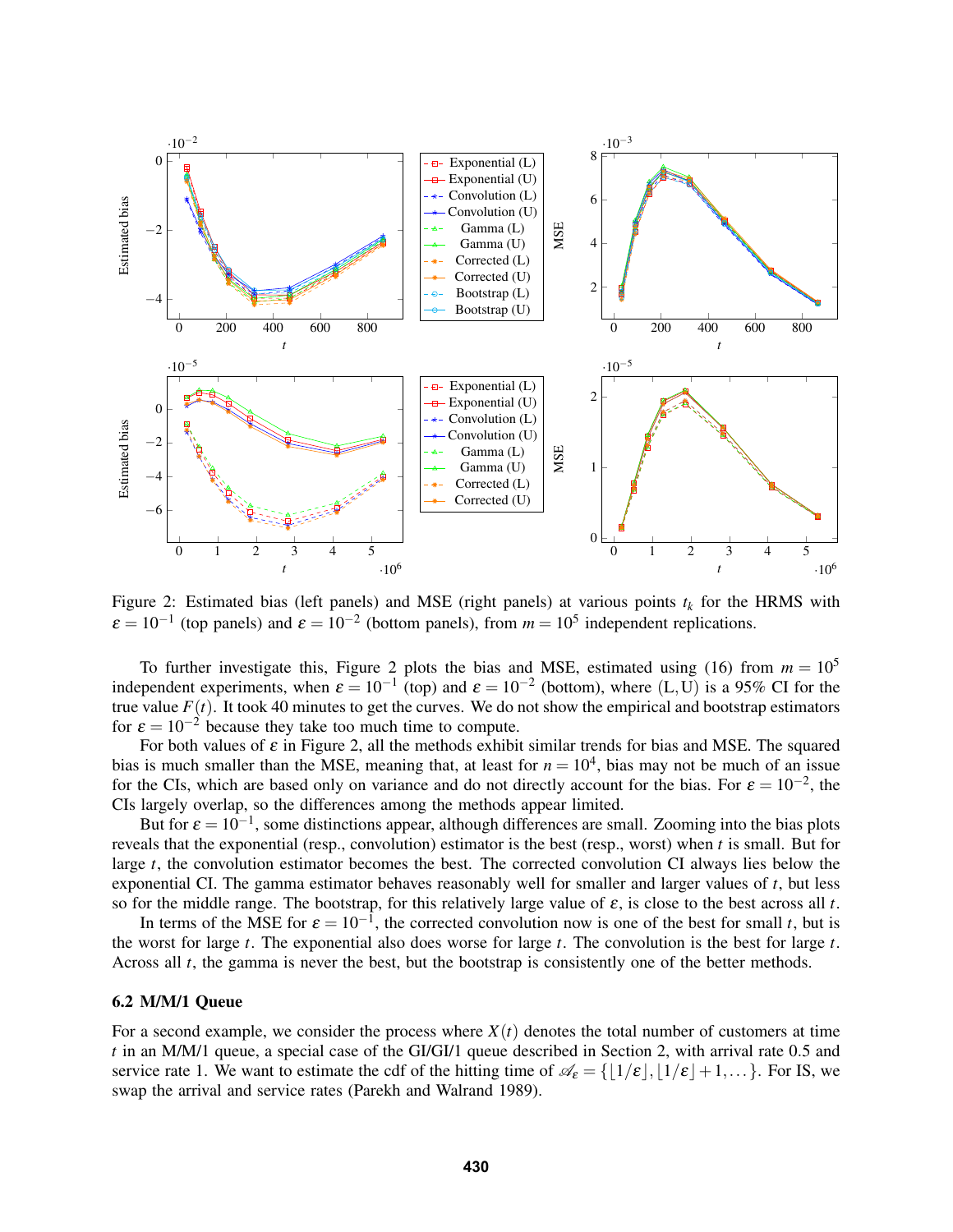Figure [3](#page-10-1) displays estimated bias (left panels) and MSE (right panels) from  $m = 10^5$  independent replications of the estimators for  $N = |1/\varepsilon| = 10$  (top panels) and  $N = 20$  (bottom panels). The MSIS allocation parameter for  $N = 10$  (resp.,  $N = 20$ ) is  $\gamma = 0.5612$  (resp.,  $\gamma = 0.6601$ ). For  $N = 20$ , we do not display the results for the bootstrap estimator because it is too computationally demanding.



<span id="page-10-1"></span>Figure 3: Estimated bias (left panels) and MSE (right panels) at various points  $t_k$  for the M/M/1 queue with  $N = 10$  (top panels) and  $N = 20$  (bottom panels), from  $m = 10^5$  independent replications.

For  $N = 20$ , all methods perform about the same as they all have overlapping CIs. However, for  $N = 10$ , we observe distinct behaviors. In terms of bias, the exponential, gamma, and convolution estimators have the largest magnitudes when *t* is small, with the corrected convolution somewhat better. In contrast, the bootstrap, which takes longer to compute, consistently has near-zero bias across all *t*. But when we consider MSE, the bootstrap, because of its large variance, does substantially worse than all of the other methods. For small *t*, the corrected convolution and convolution estimators have the best MSE.

Compared to the HRMS, the M/M/1 queue has more variable cycle lengths. (Indeed, HRMS has very short cycles as returns to the regenerative state are very likely, which is less true for M/M/1.) It is also worth noting that again, even for these moderately rare cases, squared bias contributes little to the MSE.

## <span id="page-10-0"></span>7 CONCLUDING REMARKS

We have introduced in this paper new cdf estimators of the hitting time to a rarely visited set of states for a regenerative process. Compared to our previous methods [\(Glynn et al. 2018\)](#page-11-6), the new estimators can reduce the bias when the probability to reach the rare set is only moderately small, but the differences vanish as the set becomes rarer. It is also interesting to observe that squared bias is not a significant part of the mean squared error (at least for the sample sizes *n* we considered). As a next step, we plan to apply the same techniques to estimate risk measures, such as quantiles and CTE. We also aim at comparing and combining our estimators with kernel methods, which are often used for density estimation.